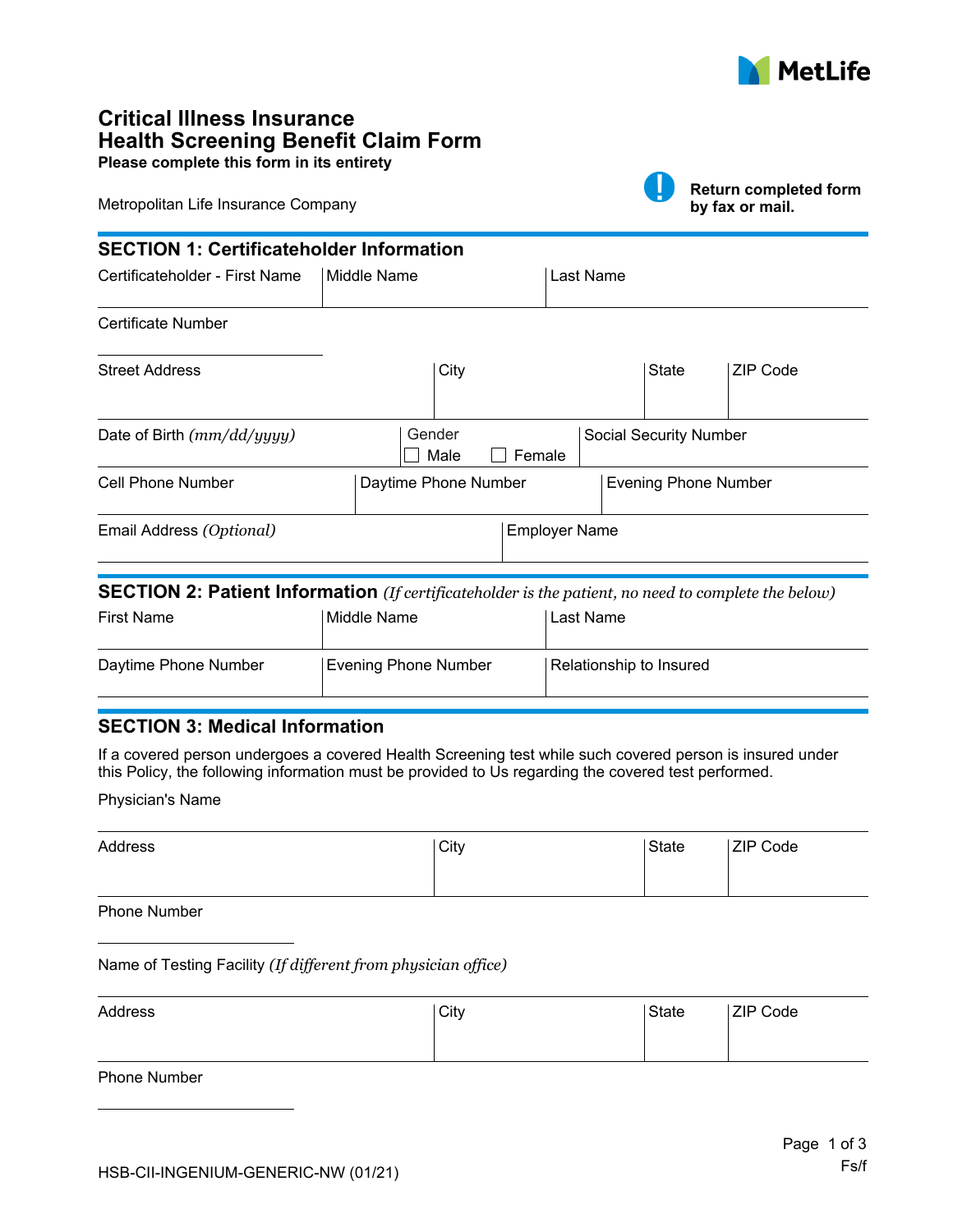| Date of Health Screening Test ( $Required$ ) (mm/dd/ $yyy$ y) $ $ Test Type ( $Required$ ) |  |
|--------------------------------------------------------------------------------------------|--|
|                                                                                            |  |

| Date of Health Screening Test (Required) (mm/dd/yyyy)   Test Type (Required) |  |
|------------------------------------------------------------------------------|--|

### **SECTION 4: Fraud Warning**

Before signing this claim form, please read the warning for the state where you reside and for the state where the insurance policy under which you are claiming a benefit was issued.

**Alabama, Arkansas, District of Columbia, Louisiana, Massachusetts, Minnesota, New Mexico, Ohio, Rhode Island and West Virginia:** Any person who knowingly presents a false or fraudulent claim for payment of a loss or benefit or knowingly presents false information in an application for insurance is guilty of a crime and may be subject to fines and confinement in prison.

**Alaska:** A person who knowingly and with intent to injure, defraud, or deceive an insurance company files a claim containing false, incomplete or misleading information may be prosecuted under state law.

**Arizona:** For your protection, Arizona law requires the following statement to appear on this form. Any person who knowingly presents a false or fraudulent claim for payment of a loss is subject to criminal and civil penalties.

**California:** For your protection, California law requires the following to appear on this form: Any person who knowingly presents a false or fraudulent claim for the payment of a loss is guilty of a crime and may be subject to fines and confinement in state prison.

**Colorado:** It is unlawful to knowingly provide false, incomplete or misleading facts or information to an insurance company for the purpose of defrauding or attempting to defraud the company. Penalties may include imprisonment, fines, denial of insurance and civil damages. Any insurance company or agent of an insurance company who knowingly provides false, incomplete, or misleading facts or information to a policyholder or claimant for the purpose of defrauding or attempting to defraud the policyholder or claimant with regard to a settlement or award payable from insurance proceeds shall be reported to the Colorado Division of Insurance within the Department of Regulatory Agencies.

**Delaware, Idaho, Indiana and Oklahoma:** WARNING: Any person who knowingly, and with intent to injure, defraud or deceive any insurer, makes any claim for the proceeds of an insurance policy containing any false, incomplete or misleading information is guilty of a felony.

**Florida:** Any person who knowingly and with intent to injure, defraud or deceive any insurer files a statement of claim or an application containing any false, incomplete or misleading information is guilty of a felony of the third degree.

**Kentucky:** Any person who knowingly and with intent to defraud any insurance company or other person files a statement of claim containing any materially false information or conceals, for the purpose of misleading, information concerning any fact material thereto commits a fraudulent insurance act, which is a crime.

**Maine, Tennessee and Washington: It is a crime to knowingly provide false, incomplete or misleading information to an insurance company for the purpose of defrauding the company. Penalties may include imprisonment, fines or a denial of insurance benefits**.

**Maryland:** Any person who knowingly or willfully presents a false or fraudulent claim for payment of a loss or benefit or who knowingly or willfully presents false information in an application for insurance is guilty of a crime and may be subject to fines and confinement in prison.

**New Hampshire:** Any person who, with a purpose to injure, defraud or deceive any insurance company, files a statement of claim containing any false, incomplete, or misleading information is subject to prosecution and punishment for insurance fraud as provided in RSA 638:20.

**New Jersey:** Any person who knowingly files a statement of claim containing any false or misleading information is subject to criminal and civil penalties.

**Oregon:** Any person who knowingly presents a materially false statement of claim may be guilty of a criminal offense and may be subject to penalties under state law.